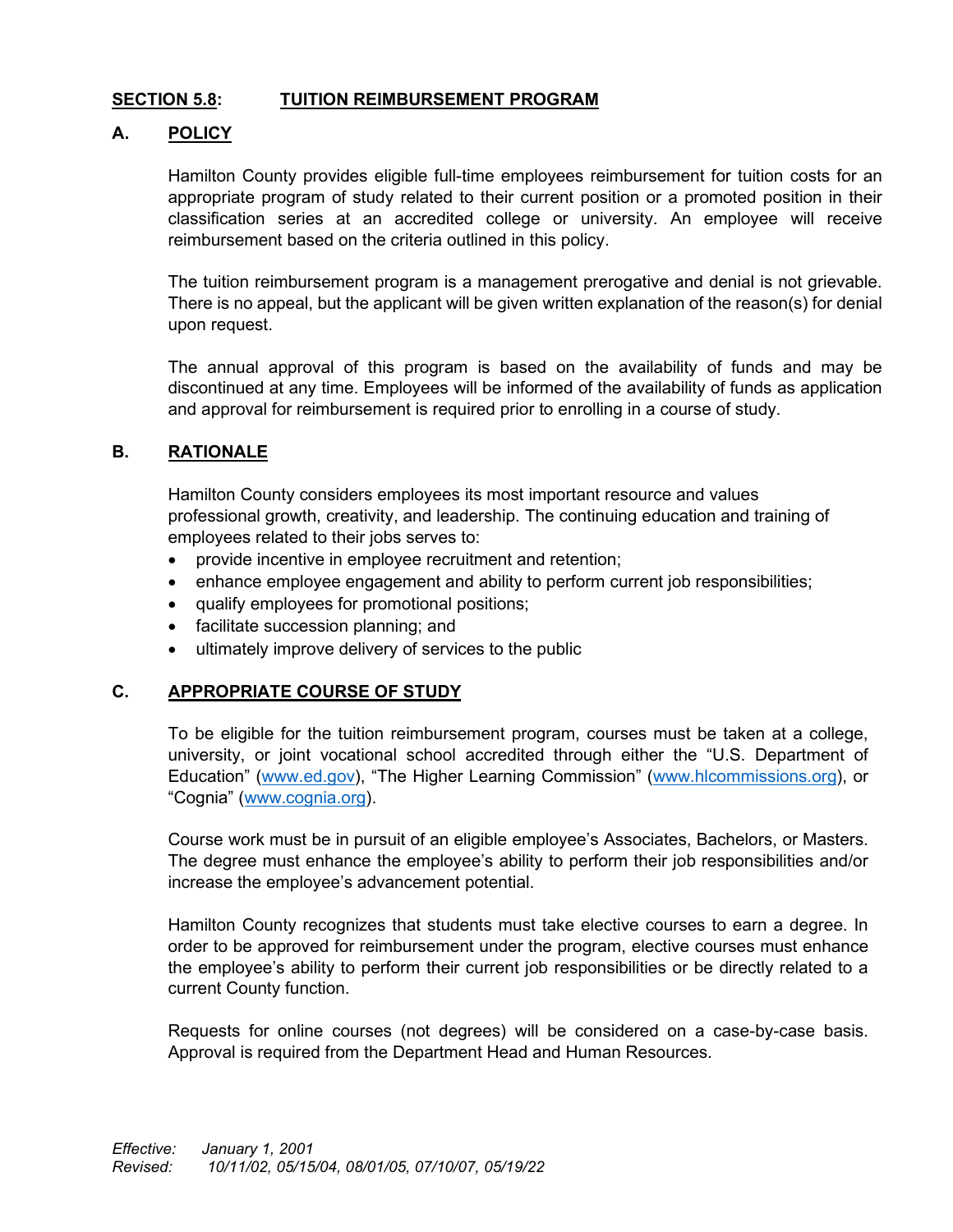# **D. COURSES AND EXPENSES THAT DO NOT QUALIFY**

- Certification or accreditation courses, workshops, seminars, etc. (i.e., forklift) taken to meet job requirements but not taken towards the completion of a college degree
- Review courses taken in preparation for testing and exams
- College entrance and qualifying exams (i.e., SAT, ACT, GRE)
- Courses audited without college credit
- Courses re-taken because of loss of credit due to transfer unless the transfer occurs because the employee relocates at the request of the organization
- Equivalence exams; life experience credits
- Standardized tests to earn college credit by examination offered by the College Level Examination Program (CLEP) or other exams that waive a degree requirement
- Textbooks, tools, or other supplies
- Meals, lodging, and transportation
- Fees for parking, student activities, etc.
- Education involving sports, games, or hobbies

## **E. COST PER CREDIT HOUR**

The cost per credit hour shall be calculated on the published in-state cost per credit hour of the University of Cincinnati for the academic year for which the employee is requesting reimbursement for the level of degree sought and shall not exceed seven (7) hours per semester. An employee attending a school with a higher cost per credit hour shall be responsible for the difference in cost per credit hour between the University of Cincinnati and the school they are attending. An employee choosing a school with a lower credit hour cost than the University of Cincinnati will be reimbursed on the basis of actual costs incurred.

## **F. ELIGIBILITY**

An employee is considered eligible for tuition reimbursement when the following criteria are met:

- Full-time employment in a non-bargaining unit position, or in a bargaining unit position whose contract provides for this benefit.
- Successful completion of their initial probationary period.
- Not on any extended leave (excluding regular sick or vacation leave) while taking courses.
- Last annual performance review is "satisfactory" or higher. If an employee has not received an annual performance appraisal, any reimbursement will be held until the completion of the annual performance appraisal.
- Attendance and punctuality are satisfactory.
- Not currently subject to serious disciplinary action as determined by the individual Department.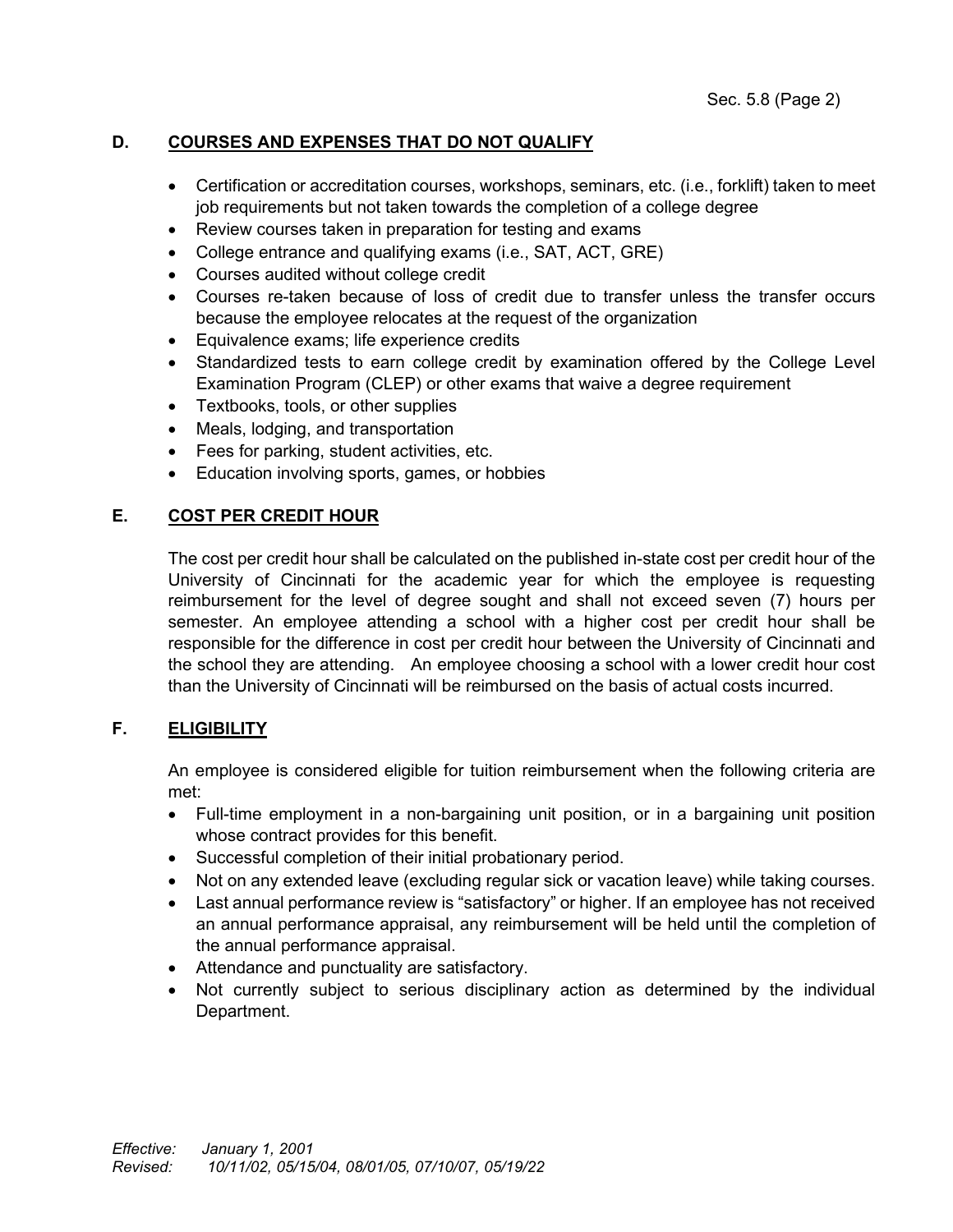# **G. APPLICATION PROCESS**

Employees must contact their immediate supervisor about tuition reimbursement and application process. A completed application must be submitted to their immediate supervisor and Department Head at least thirty (30) days prior to the first day of classes.

Applications are then forwarded to Human Resources for final approval/denial. Employees will be informed of the status of their application and availability of funds prior to the start of the course(s). No retroactive approval will be granted.

### **H. REIMBURSEMENT**

- 1. The employee is responsible for the initial payment of all tuition.
- 2. Costs associated with the chosen course of study (i.e., books, supplies, lab fees, etc.) are not eligible for reimbursement.
- 3. Reimbursement is based on the employee's final grade as follows:
	- a. Grade A  $= 100\%$
	- b. Grade B or  $C = 90\%$
	- c. Pass  $= 75%$
	- d. Grades below those noted above, no grade or incomplete = no reimbursement. An incomplete that is changed will be reimbursed based on the schedule above.
	- e. Audited classes are not reimbursable.
- 4. Pass/Fail classes taken as a requirement of a degree program will be reimbursed at 75% when a "Pass" grade is received.
- 5. Requests for reimbursement must be submitted within 90 days after completion of a class.
- 6. The maximum amount reimbursable to an employee under this program is \$5,250.00 per calendar year (the maximum amount allowed by the IRS before tax must be withheld).

### **I. REDUCTION OF BENEFIT**

The amount of the reimbursement received will be reduced dollar for dollar by the amount of grants, scholarships and other financial aid or course discounts which are paid directly to the institution and which the employee does not have to pay back.

### **J. EMPLOYMENT COMMITMENT**

The employee agrees to remain in full-time or part-time employment while pursuing the approved degree program. A change of employment status may affect the amount of reimbursement as previously described and participation in the tuition reimbursement program may be jeopardized.

The employee agrees to remain employed in a full or part-time capacity for 4160 hours (two full-time work years or four part-time work years at 50%) after the completion of the degree or final reimbursement, whichever is last.